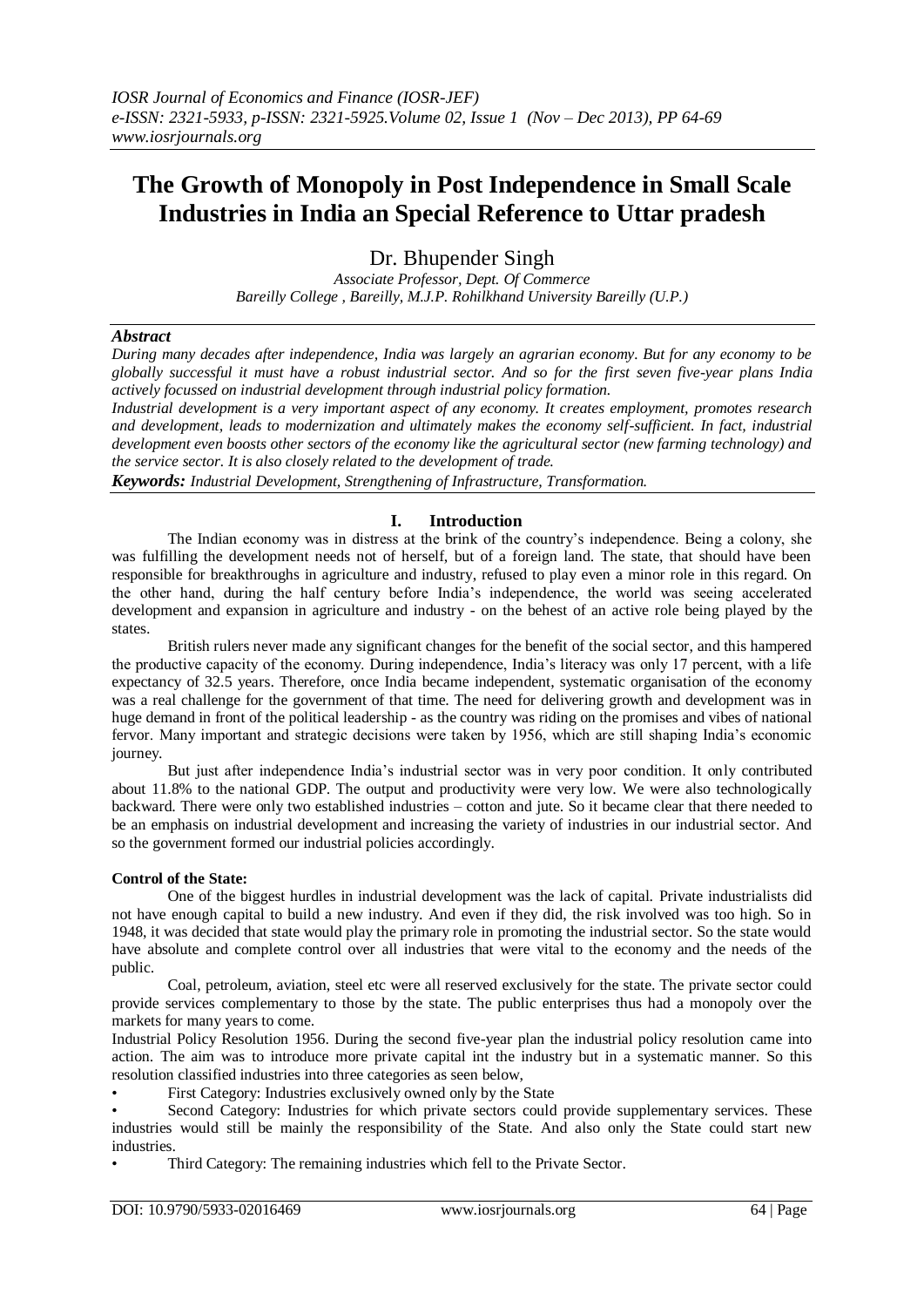While any private company or individual could start an industry falling in the third category it was not that simple. The state still maintained control over these industries via licenses and permits. Every new industry needed a license and many permits from the appropriate ministry. They even needed permissions and permits to expand the present industry.

The aim behind such an industrial policy was to keep a check on the quality of the products. It was also an important tool to promote regional equality, i.e. make sure industries were developed in economically backward areas.

## **Small Scale Industries:**

In 1955 a special committee known as the Karve Committee advised the promotion of small-scale industries for the purpose of rural development. It was believed that since small-scale industries are more labor intensive they would create more employment. Also, the manpower requirement of small-scale industries is semi-skilled or unskilled which was suitable for those times.

However, these small-scale industries cannot match up to large scale industries, So there were special goods and products reserved by the government. These could only be manufactured by small and medium scale industries. Such industries also got financial aid in form of loans and tax and duty breaks.

## **Strengthening of Infrastructure for Industrial Development:**

One of the first requirements for the development of the economy is to improve the infrastructure of the country. The various other sectors of the economy cannot develop without the support of infrastructure facilities like transport, rail, banking communication etc. So to develop these industries the government formed appropriate industrial policies. The development of most of these industries fell to the public sector. Like for example, the rail industry to this day remains firmly in the public sector.

## **Promotion of Capital Goods Industry:**

Capital goods are goods used in the production of other goods. Capital goods are not for direct sale to the consumer. But they are a hallmark of a good industrials sector. So the government decided to focus on the capital goods industry for the development of our industrial sector.

So the Mahalanobis model came into effect in the second five-year plan. The focus here was on heavy industries, especially those that produce capital goods. This was to create a robust capital base for the economy. So industries of heavy metals, chemicals, machine building, tools, electrical etc all saw growth in this period. Such industries have massive capital requirements. But the government ensured they had enough capital to function smoothly. Soon there was a development of high-tech goods in the market as well.

Capitalist industrialization in India after independence, as pointed out earlier, was one of the specific cases of the larger process of diffusion of industrialization to the Third World that took place in the second half of the twentieth century. In the Indian case, the level of such industrialization and its transformative impact did not match that of some of its counterparts. Nevertheless, Indian capitalism did experience an advance through that industrialization which not only expanded the scale of industrial output but also brought about, like in all Third World industrializes a significant diversification in its structure over time. Indeed, given that Indian industrialization was based on a narrow domestic market, diversification in fact was crucial to the long run expansion of industrial output. With such diversification also increased the technological sophistication levels of lndian industry.

One of the key features of Indian industrialization was its consistent dependence on the diffusion of technology from abroad. The new products, industries and processes that appeared in the Indian industrial sector had their origins in the international process of technological development and change. While the ability of Indian capitalism to handle and operate sophisticated technologies was thus enhanced, it did not acquire the capacity to itself generate significant technological development. Thus while the maintenance of relative autonomy had limited the penetration of foreign capital's direct presence in India, industrial growth and diversification also increased the foreign technological penetration of Indian capitalism.

But an industrialization process based on a successive diffusion of industries from abroad meant that the industrial structure had an inherent tendency towards convergence with that at the international level. Each diversification closed the gap between the structure of industries at the international level and that in India. This had to mean that eventually the process of industrial expansion in India had to mirror that of the international process of accumulation or constitute a niche within it. In either case, constant technological change on a generalized basis, at the same pace at which it :;took""place at the international level;• had to become a necessity for sustaining industrial expansion in the absence of any rapid widening of the domestic market. Indian capitalism's development had to become more crucially dependent on it being able to access the more recent technological developments, and access them recurrently. This meant that it was in the very character of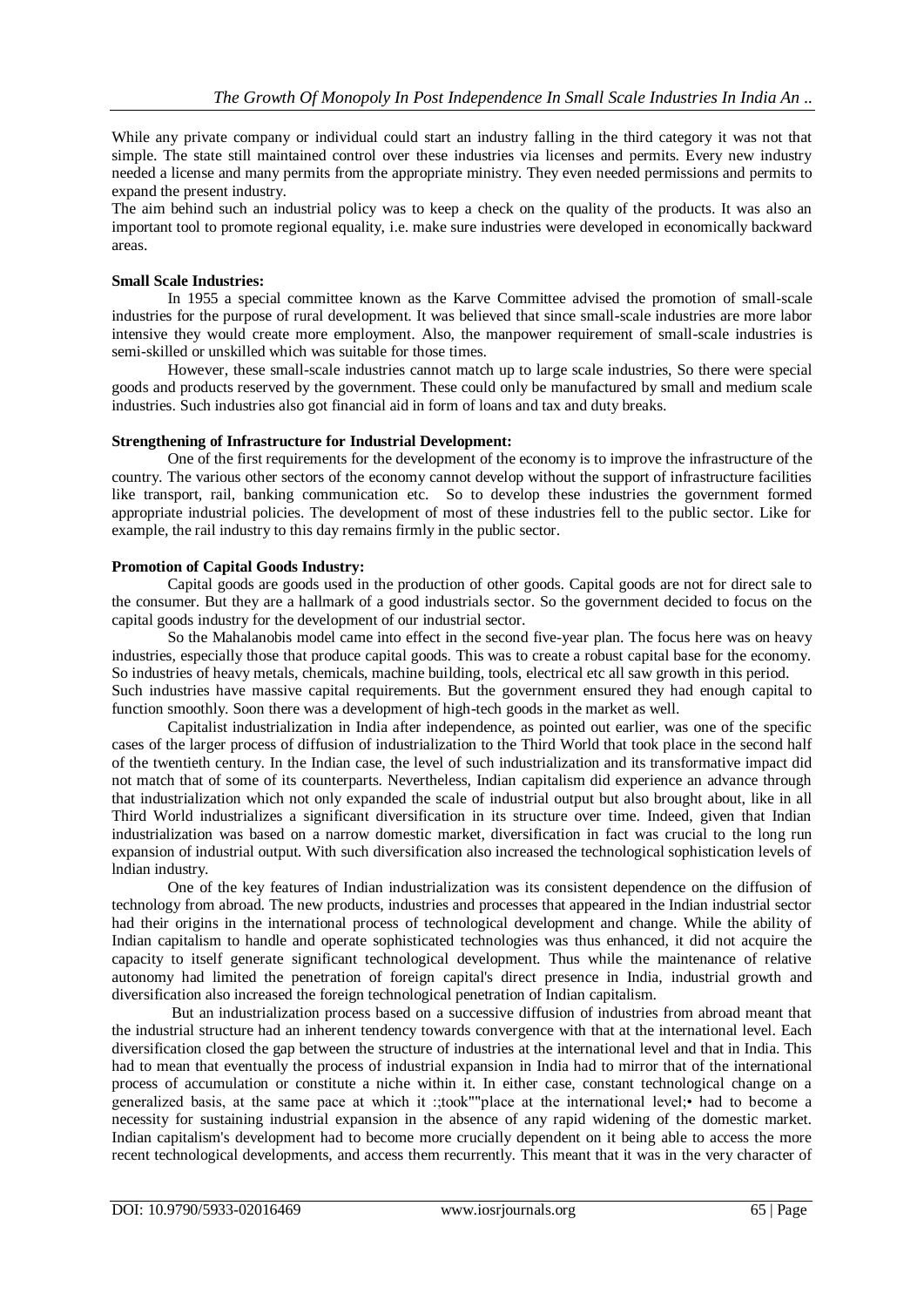Indian industrialization that, rather than endowing it with self-sufficiency, it in fact enhanced the degree of its technological dependence, making an increased integration.

The transformation that Indian capitalism had experienced by the end of the 1980s had a dual character. At one level it marked the coming of age of Indian monopoly capital as it acquired capabilities that it did not possess at independence. Collectively, Indian monopoly capital had through the process of industrialization since independence "caught up" with its international counterpart in terms of the industries it operated in, the kind of technologies it handled, the demand pattern it responded to, and the scale of investments it could undertake. These also altered the accompanying structure of monopoly power marked by the closer relationship between monopoly capital and oligopolistic dominance.

But at another level, this coming of age of was also limited to that which had been possible within the historical confines of Indian capitalism, and thus increased the critical minimum dependence on diffusion of technology. This set the stage for the surrender of the relative autonomy of Indian capitalism that had been the basis for that advance. As long as expansion through diversification in a protected market was possible, diffusion of technology and its corresponding requirements of imports and foreign capital penetration was required in relatively limited doses and could be regulated by the State. But a degree of generalized opening up was the precondition for Indian capital to recurrently harness the advances in technology. This then created an impetus in Indian capitalism for an increased integration with international capitalism that was based on its autonomous interests with international capitalism a necessity for Indian capitalism's development.

The emergence of this impetus didn't signify any fundamental change in the dual character of Indian monopoly capital with regard to its relationship with international monopoly capital. The heightened competition that greater integration inevitably meant was a logical corollary of the need for increased collaboration, and the former only reinforced the latter. The threat posed by increased competition did not act as a major inhibiting factor towards greater integration. Not only had Indian capital within limits acquired some capacity to compete as a result of its development, the exposure to greater international competition only strengthened the tendency towards liberalization by creating an additiona1 need, that of withstanding that competition, for greater 'freedom' being accorded to Indian capital to pursue its strategic imperatives. Thus much of the edifice of State regulation that had been constructed since independence became an anachronism as a result of the very development that it had made possible.

## *Uttar Pradesh: Industrial Overview & SSI Units*

Uttar Pradesh is world's largest sub-national entity as well as the most populous state in the country accounting for 16.4 per cent of the country's population. It is also the fourth largest state in geographical area covering 9.0 per cent of the country's geographical area, encompassing 2, 94,411 square kilometers and comprising of 83 districts, 901 development blocks and 112,804 inhabited villages. The density of population in the state is 473 person per square kilometers as against 274 for the country.

The improved governance has led to an economic revival in the state through increased investment in infrastructure, better health care facilities, greater emphasis on education, and a reduction in crime and corruption. Indian and global business and economic leaders feel that Uttar Pradesh now has good opportunity to sustain its growth & economic development, and as such have shown interest in investing in the state. During the recently held Partnership Summit at Agra, companies notably from The Netherlands showed keen interest in the state. The chairman of the US Indian Business Council (USIB) Mr. Ron Soners said that US is interested in investing in UP and soon a delegation of USIB will be visiting UP in search of investment opportunities. With the record unveiling of 6 policies in one go such as Industrial Investment Policy, Food Processing Policy, Solar Energy Policy, Poultry Farm Policy and IT Policy the environment for investment is all conducive.

Uttar Pradesh is primarily an agrarian economy with more than 60% of the population depends on agriculture for their livelihood. The state is the largest producer of food grain in India and offers a diverse agro climatic condition which is conducive for agricultural production. Uttar Pradesh is known for its highest contribution to nation's sugarcane basket. However, the state offers excellent investment opportunities for industrial development.

A congenial industrial ambience with the availability of large pool of skilled and unskilled labor force, investor friendly environment, more rationalized and simplified procedure for undertaking industrial investments; make the state one of the favourable destination for undertaking industrial ventures. Proximity of the state to national capital, Delhi is an additional advantage. The state has attracted more than Rs. 49000 crore industrial investment proposals in the last four years However, the share of state in India's total industrial investment proposals have remained stagnant at around 1% (average 2007-10) during the recent years.

During recent year, the FDI inflows (Kanpur Region) in the state have witnessed impressive growth. However, the region constitutes around 0.1% of the total FDI inflows in India. FDI inflows in Kanpur region has significantly increased by more than double from US\$48mn in FY2010 to US\$112 in FY2011. The cumulative inflows from Apr'00-Aug'11 stands at around US\$300 million.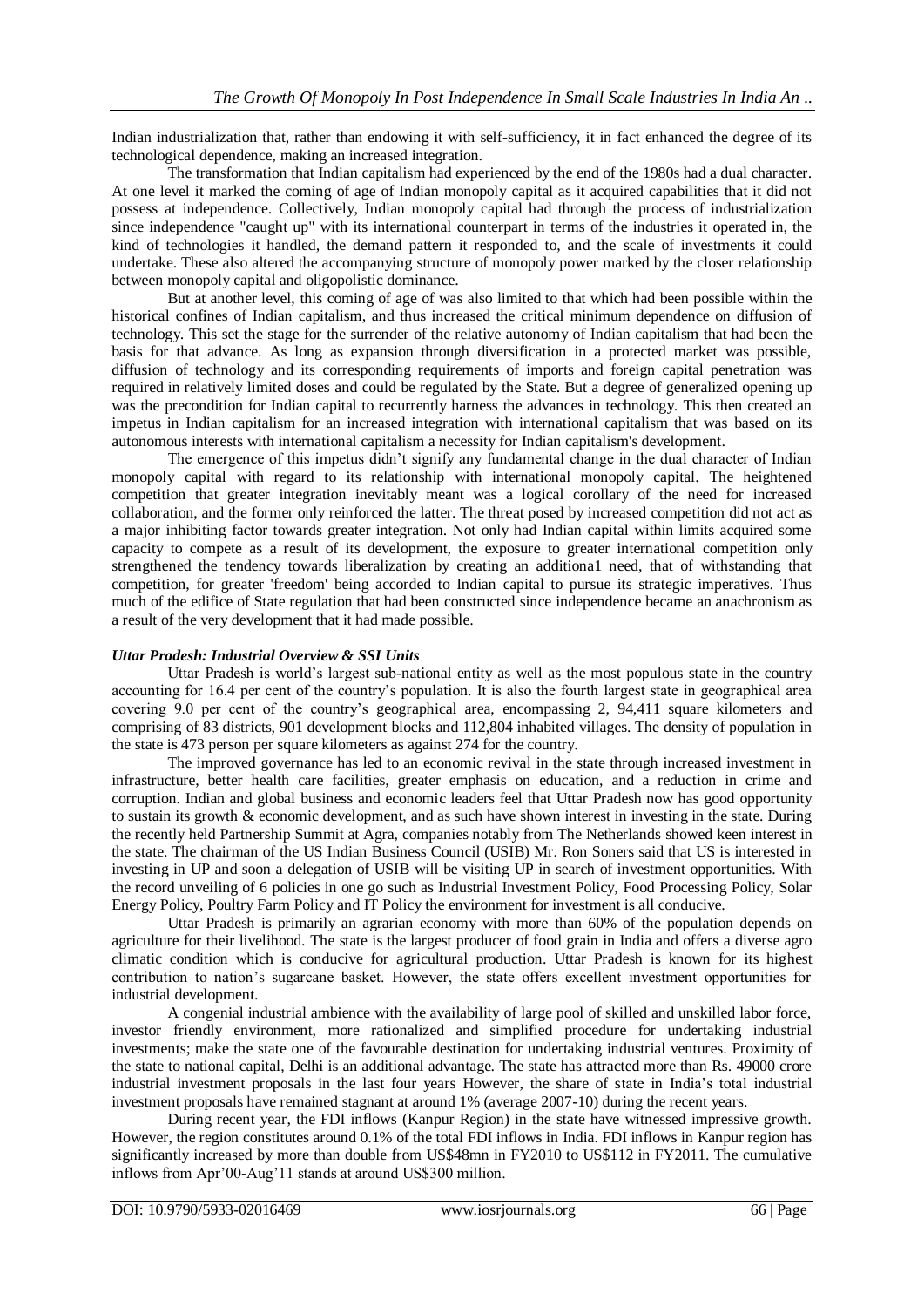The small scale industries constitute an important segment of the state economy in terms of employment generation, source of foreign exchange earnings and exports. The favorable government policies coupled with availability of large pool of human resource makes the state one of the best location for setting up SSI units within the state. The state has set up 679703 units, which has generated employment for 2742766 persons and has attracted investment of more than Rs. 12000 crore.

Uttar Pradesh has initiated several schemes for the development of SSIs, such as Transport Assistance Scheme, Technology Up-gradation Scheme and has introduced Single Table System for providing prompt and quick solutions to the entrepreneurs in the state. In addition to this, the state has also implemented Market Development Assistance Scheme to facilitate marketing of products of Khadi and Village industries.

The major crops grown in the state are paddy, wheat, sugarcane, potato, mustard, groundnut, gram, pea and lentil. The state is well established for the export of rice, mangoes, vegetables and potatoes. The state has set up as many 485 fruits and vegetable processing units. Uttar Pradesh has implemented "e-Choupal" model to tackle the challenges faced by the sector through delivering of valued service to the customers. Uttar Pradesh is also one of the major agri-exporting states in the country.

Uttar Pradesh is one of the fastest growing states in India and has shown a healthy growth path during the recent years. The state economy has grown at an average growth of around 6% during the last decade (2000s). Presently the tertiary sector contributes a significant share of around 49% in the GSDP followed by primary and secondary sectors at around 28% and 24% respectively. The state is making considerable efforts for promoting industrial growth by offering gamut of attractive package of incentives and is on its way to rapid industrialization.

The economic policy of the state mainly focuses on agro food processing industries, biotech, tourism, energy and IT. The state offers favourable and conducive milieu for undertaking industrial ventures coupled with availability of skilled and semi skilled labour force, investor friendly policy framework and speedy clearances through web based single window system "Nivesh Mitra". The state provides excellent investment environment and has attracted more than Rs. 49000 crore industrial investment proposals during 2007-12. However, being a land locked state, import of raw materials and export of finished goods bears the additional inland transportation cost which results in augmenting the prices of products. Thus, provision of more costeffective transportation network for undertaking exports and imports is necessary for providing a favorable environment for industries to undertake profitable and cost friendly activities.

Small Scale Industries constitute an important segment of the state's economy in terms of employment generation, source of foreign exchange earnings and exports. This sector mainly comprises units like handicraft sector, khadi and village industries, handloom and sericulture. However, many of these SSI units have not remained financially viable and have become sick. Thus, state government should come up with integrated approach to facilitate development of SSI units by providing financial assistance, technical knowhow, up gradation of industrial infrastructure and strong backward and forward market linkages. In addition to this, there is also an urgent need to expose artisans to modern technologies and skill development programmes.

UP has also witnessed rapid industrialization in the recent past, particularly after the launch of policies of economic liberalization in the country. As of March 1996, there were 1,661 medium and large industrial undertakings and 296,338 small industrial units employing 1.83 million persons. The per capita state domestic product was estimated at Rs 7,263 in 1997–98 and there has been visible decline in poverty in the state. Yet, nearly 40 percent of the total population lives below the poverty line. There are numerous types of minerals and many industries have come up based upon these minerals. There are a number of cement plants in [Mirzapur](http://en.wikipedia.org/wiki/Mirzapur) in the Vindhya region, a bauxite-based aluminium plant in the Banda region and Sonbhadra region. In the hilly regions of the state many non-metallic minerals are found which are used as industrial raw materials. Coal deposits are found in the Singrauli region.

The state is poor in mineral resources. The only considerable deposits are of limestone in [Mirzapur](http://en.wikipedia.org/wiki/Mirzapur) district. These are being extracted and are used largely in cement manufacture.

Uttar Pradesh has booming electronics industries, especially in UP-Delhi-NCR and Lucknow-Kanpur Corridor. It produces almost all types of durables.

Cottage industries, such as handloom and handicrafts, have traditionally provided livelihood to a large number of people in the state: -

 Varanasi is a world famous centre of handloom woven, embroidered textiles; the main products are Zari-embroidery and brocade-work on silk sarees. Lucknow is a centre of 'Chikan' embroidery, renowned for its grace and delicacy, a skill more than 200 years old. Uttar Pradesh produces about 15% of the total fabric production of the country, employs about 30% of the total workforce of artisans in India and is responsible for an annual production of about US\$1.2 billion in the state.

 The state has two major production centers of leather and leather products, with over 11,500 units; Agra and Kanpur are the key centres. About 200 tanneries are located in Kanpur.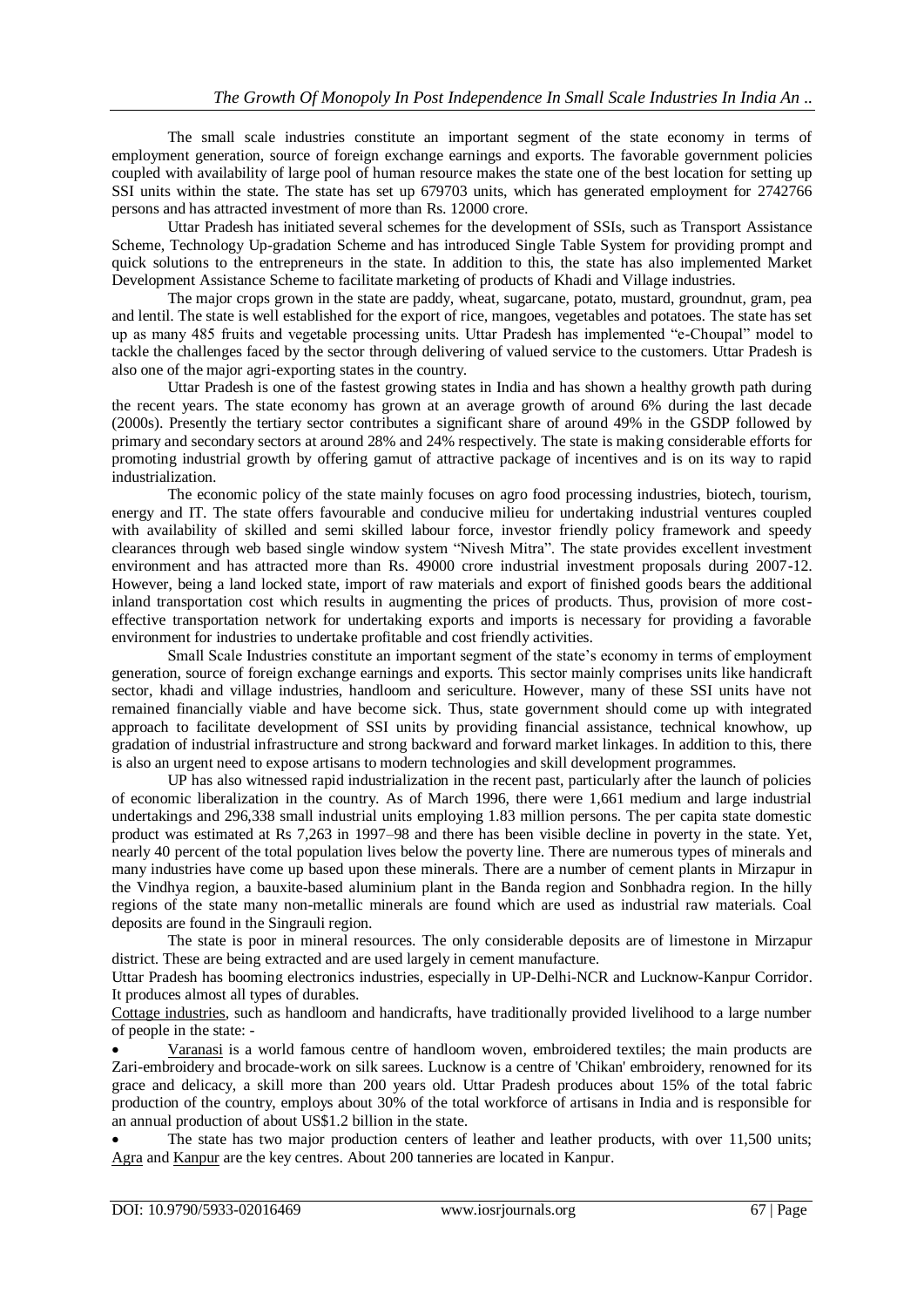Moradabad is renowned for brass work and has carved a niche for itself in the handicraft industry throughout the world. Lately other products that are also produced here like iron sheet metalwares, aluminium artworks, wood works and glassware's have also become popular with the numerous foreign buyers and are therefore being exported in large quantities. On an average Moradabad exports goods worth Rs. 30–40 billion each year, which constitutes 40% of total exports from India under this category.

 Meerut is one of the big gold market of Asia. It is the biggest exporter of sports related items and music instruments of the country.

 Kanpur is a metropolitan city, sprawling over an area of 260 sq km. Kanpur is the biggest city of the State of Uttar Pradesh and is main centre of commercial and industrial and educational activities.

 Old name of Kanpur was "Kanhpur" which was a small village at the bank of Holy Ganga. The foundation of Kanpur city was laid by Hindu Singh, a king of Sachendi State. Jajmau is the oldest place of Kanpur District having pre-historical imminence. According to public views, Jajmau was called as a 'Yayatimau', in the name of Pauranik King Yayati which later on became famous as Jajmau. Bithoor another historical and religious place is in Kanpur. Bithoor developed and prospered in the regime of Peshwa Bajirao and his adopted son Nana Saheb Dhodopant. Nana Saheb was awarded the honorary of 'Peshwa' after the victory over British Government.

 The Queen of Jhansi also lived at Bithoor during childhood period. Nana Saheb, Tatyatope, Azimullah Khan, Jwala Prasad, Chandra Shekhar Azad etc. various freedom fighter had seen the dream for India freedom on this spot.

#### **II. Conclusion:**

Indian capital's own need for increased integration, and the increased competition that was a corollary of that integration, thus made liberalization of economic policy also its own agenda and not merely a result of external pressures that were no doubt also present. What was •a class necessity would also have been felt as an individual necessity by oligopolistic monopoly enterprises as the necessary basis for the reproduction of their dominance and therefore provided the basis for the self appreciation by the class of that need. This selfappreciation ensured that there was no major resistance from any segment of Indian monopoly capital to liberalization and contributed to giving the process durability.

#### **References:**

- [1]. Athreye, S. and Kapur, S. 2001. Private foreign investment in India: pain or panacea?. The World Economy, 24: 399–424.
- [2]. Bain, J. S. 1956. Barriers to New Competition, Cambridge: Harvard University Press.
- [3]. Basant, R. and Morris, S. 2000. Competition policy in India—issues for a globalising economy. Economic & Political Weekly, 35: 2735–2747.
- [4]. Basant, R. and Saha, S. N. 2004. "Determinants of entry in the Indian manufacturing sector". Ahmedabad: Mimeo, Indian Institute of Management.
- [5]. Beena, P. L. 2004. "Towards understanding the merger wave in the Indian corporate sector: a comparative perspective". Trivandaram: Centre for Development Studies. Working paper 355
- [6]. Bhattacharjea, A. 2003. "Trade, investment and competition policy: an Indian perspective". In India and the WTO, Edited by: Mattoo, A. and Stern, R. Oxford: Oxford University Press.
- [7]. Boyd, D. and Smith, R. 2000. "Some econometric issues in measuring the monetary transmission mechanism with an application to developing countries". London: Birkbeck College. Discussion papers 15/2000
- [8]. Cable, J. and Morris, C. 1999. "Market share instability and the competitive process: a case study of the UK daily newspaper market". University of Aberystwyth. Aberystwyth economic research papers 99–7
- [9]. CMIE (various years). Industry: Market Size and Shares, Mumbai: Economic Intelligence Service, Centre for Monitoring the Indian Economy.
- [10]. Curry, B. and George, K. D. 1983. Industrial concentration: a survey. Journal of Industrial Economics, 31: 203–255.
- [11]. Davies, S. 1980. Minimum efficient size and seller concentration: an empirical problem. Journal of Industrial Economics, 28: 287– 301.
- [12]. Davies, S. 1991. "Concentration". In The Economics of Industrial Organisation, Edited by: Davies, S., Lyons, B., Dixon, H. and Geroski, P. London: Longman.
- [13]. Davies, S. and Geroski, P. 1997. Changes in concentration, turbulence, and the dynamics of market shares. Review of Economics and Statistics, 79: 383–391.
- [14]. DeLong, B. 2003. "India since independence: an analytic growth narrative". In In Search of Prosperity: Analytic Narratives on Economic Growth, Edited by: Rodrik, D. Princeton University Press.
- [15]. Driffield, N. 2001. Inward investment, industry concentration and the speed of adjustment. Welwirtschaftliches Archiv, 137: 193– 214.
- [16]. Gang, I. 1995. "Small firms in India: a discussion of some issues". In Indian Industry: Policies and Performance, Edited by: Mookherjee, D. Delhi: Oxford University Press.
- [17]. Geroski, P. and Mazzucato, M. 2003. "Advertising and the evolution of market structure in the US car industry". In Competition, Monopoly and Corporate Governance, Edited by: Waterson, M. Aldershot: Edward Elgar.
- [18]. Jacobsson, S. and Alam, G. 1994. Liberalisation and Industrial Development in the Third World: A Comparison of Indian and South Korean Engineering Industries, Delhi: Sage Publications.
- [19]. Kambhampati, U. S. 1996. Industrial Concentration and Performance: A Study of the Structure, Conduct and Performance of Indian Industry, Delhi: Oxford University Press.